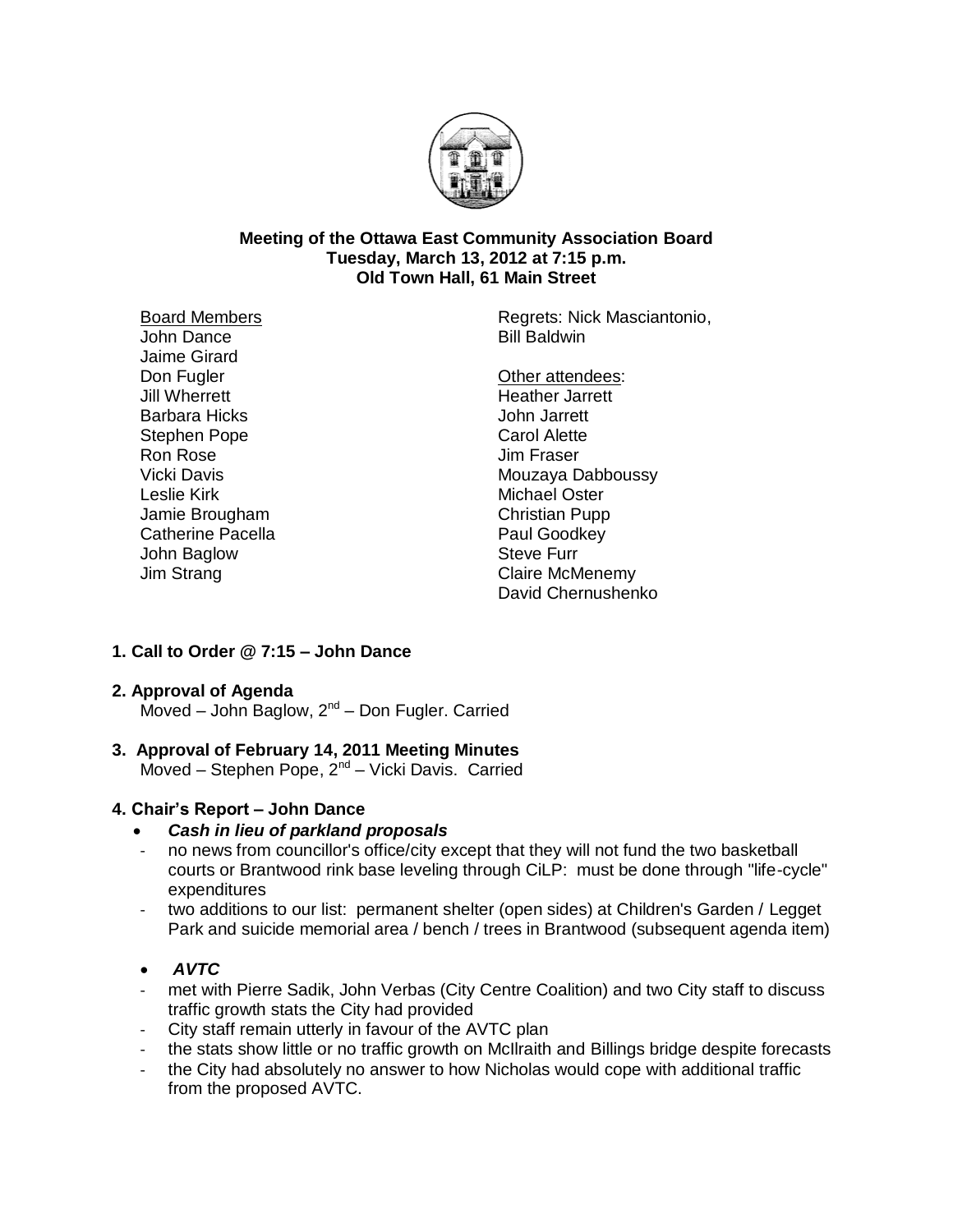# *Lot North of Old Town Hall*

Discussion of whether OECA should resume the push to have the City acquire lot north of Old Town Hall despite the remediation issues that derailed the deal.. Views were expressed against (not a good location) and for pursuing this further (can't count on Oblate land for community space) and questions raised regarding the extent of the contamination.

*It was agreed that John would seek further information from the City regarding the land/contamination. Don Fugler will review the information.*

# **5. Treasurer's Report – Don Fugler**

Approximately \$12,000 in the bank, \$2000 of which belongs to other organizations.

### **6. Proposed Brantwood Park Suicide Victims Memorial – Claire McMenemy**

- Claire McMenemy presented a proposal for a suicide/mental health memorial near the Clegg Street river landing (see attached).
- Discussion included support for the proposal or some form of mental health monument or area for quiet contemplation, as well as suggestions that a memorial might be better placed at Carleton University and concerns about a memorial connected to a particular person. There was also discussion about what form of (boulder, plaque, etc,.) might be appropriate and suitable for the area.
- It was agreed to any recommendation from the OECA would be deferred, in order to allow for further consideration and discussions with other members of the community. Claire McMenemy agreed to return to discuss the matter in two months.

### *Motion: That the matter be considered by the OECA Board in two months. Moved – John Baglow; 2nd – Stephen Pope.*

# **7. Main McIlraith Working Group – Ron Rose**

• See 9.3.

# **8. Councillor's Report**

- Lansdowne Traffic: Establishing a committee of interested groups and city staff to be called the Lansdowne Transportation Advisory Committee (LTAC).
- AVTC: all communities in the ward are opposed
- Progress on U of O Sports Field proposal river pathway
- Main St. reconstruction: will be delayed full construction maybe summer of 2014. The point was made that the delay should not affect our focus on getting a good design in place now. The councillor agreed and suggested that this would happen in the fall.
- Cash-in-lieu of parkland: list has been culled, based on what qualifies. Glebe has one project, OOS no projects and Heron Park a few modest projects. OECA was asked whether we wanted to advance any big ticket projects. John Dance advised that this was not possible; Councillor replied that it is then likely that everything on the list that qualifies will get funded. (Levelling of the rink and resurfacing of basketball courts don't qualify).
- *Councillor committed to: 1) finding out the timing of the lifecycle renewal of the basketball courts and 2) to looking into whether a meeting on Main St reconstruction would still be held in March (possibly without city staff).*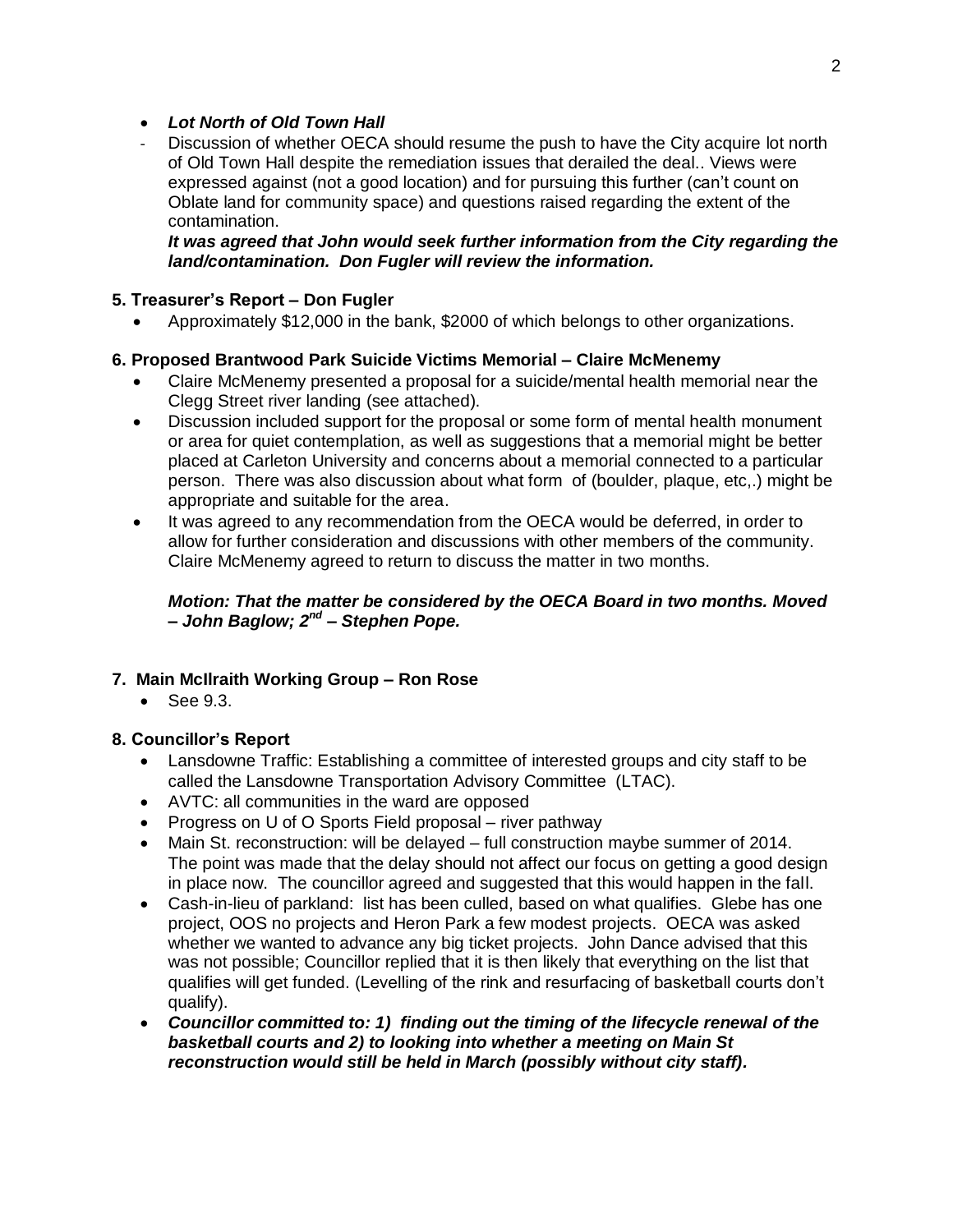#### **9. Committee Reports**

- 9.1 Planning Stephen Pope
	- Redmond Place: street allowance will be closed and city will sell the property.
	- John and Stephen have committed to signing letters against digital signs.
	- s. 37 adoption was at Planning Committee. There will be a one year trial and city will study it further, but they have generally accepted the proposal from January. The majority of OOE is below the threshold for s. 37, but it could possibly be triggered by Oblate development.
	- 2 applications: 1) 157 Drummond generally very good; 2) 46 Glengarry some concerns about parking issue, but it was agreed that OECA would not raise concerns in the context of the variance request.
- 9.2 SLOE Vicki Davis
- a. Rideau River Nature Trail
- 200 Lees Avenue: SLOE (John Dance, Ian McRae and Michael Osler) made representations to University of Ottawa at their Sustainable Development Committee meeting to present our wish for a permanent "soft" path along the river at 200 Lees Avenue when the stadium is put into place. Due to the widening of the Queensway at this location in the next 3 years a "temporary" trail along the river is proposed. Discussions are ongoing.

### *Motion: That the OECA supports the development of the Rideau River Nature Trail along the river in Old Ottawa East, including 200 Lees Avenue, property of University of Ottawa with the following characteristics:*

- *- "soft" surface (crushed stone)*
- *- pedestrian friendly, bicycle and wheelchair accessible*
- *- respect natural features*
- *- continue the vegetation management plan already in place*
- *- well treed*
- *- set back from the river as much as possible*

*- continuous with other parts of the trail*

*- contains amenities such as benches. Moved – Vicki Davis, 2nd – Don Fugler. Carried.*

- Brantwood Park trail planning: We have given notes about our November 20, 2011 meeting and the design elements discussed to Martha Lush, landscape architect for trail design. Wayne Sawtell has agreed to work with Anthony Leaning to format the design using our notes for Auto CAD to give to Martha. A public meeting will be held to discuss Martha's proposed designs some time in April, most likely at the Brantwood Park field house (perhaps on a Sunday afternoon).
- Signage: Mary Trudeau will order a sign to replace the large vandalized sign on the Oblate property and medium signs showing specific features of the trail up to the value of \$3000 which has been provided by the City.
- b. Lees Avenue Community Gardens
- Fiskars (a tool company) has selected this new garden as an "Orange Thumb" community garden project and will support the development of a 5000 square foot garden (up to 18 plots) and will provide all materials and tools. They require 40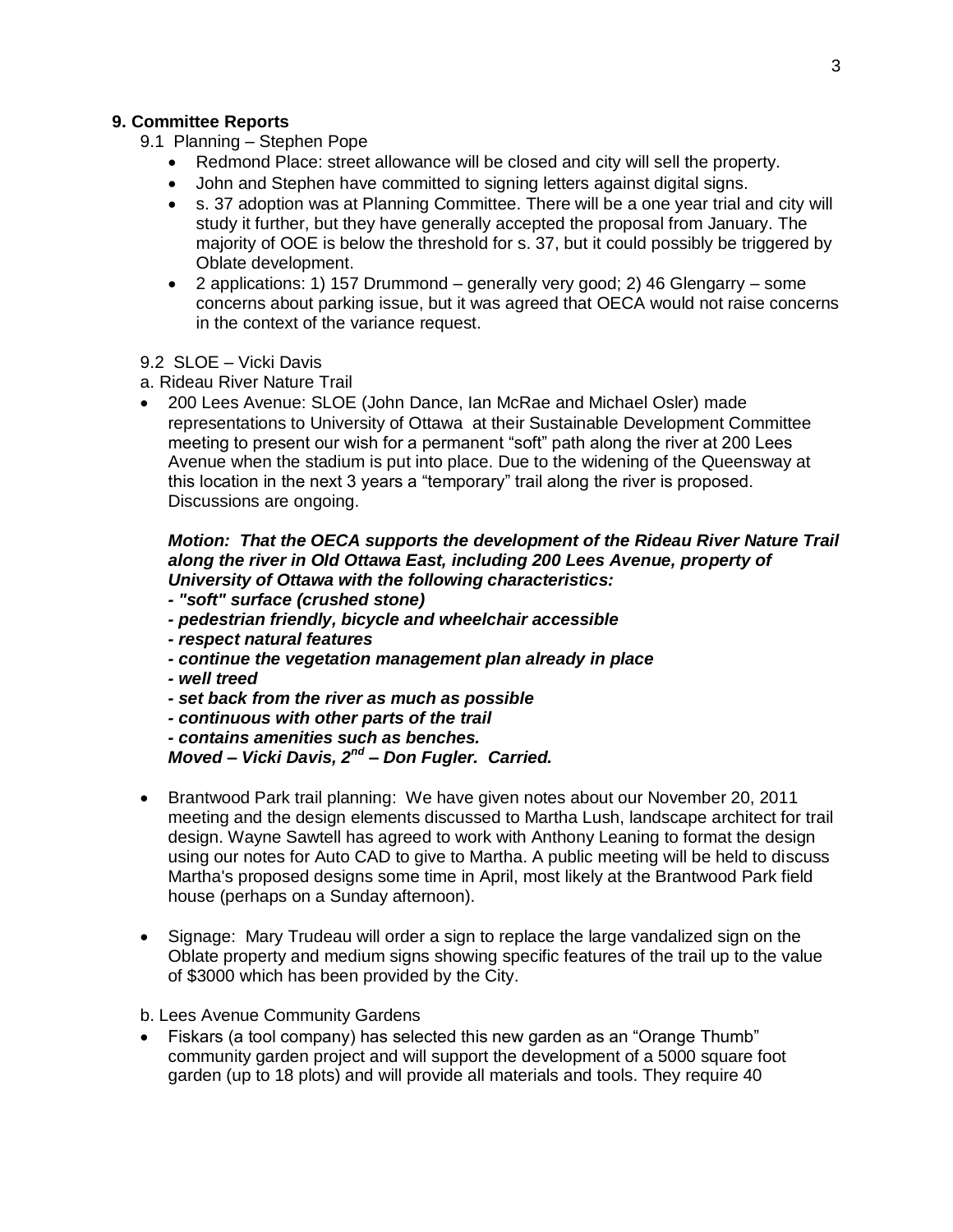volunteers to work on it the first weekend in June. The group is holding a meeting March 1 to enlist gardeners and volunteers.

9.3 Traffic and Transportation – Ron Rose

- Alta Vista Transportation Corridor. Informal committee of staff and citizens from 4 affected wards will meet in the next couple of weeks to review traffic data for key intersections and bridges leading into the downtown. Preliminary evidence shows that traffic from the south has not increased significantly over the past 10 years over the Billings and McIlraith bridges.
- Route 16. Small changes in the schedule for April. The first trip in the morning still departs Chapel/Mann at 9:46, arriving at 10:04, but the second trip will depart Chapel Mann 5 minutes later at 12:16, arriving at 12:34. The return trips from the General in the afternoon have been pushed back considerably, with the first departure from the General at 13:00, instead of the previous scheduled time of 12:30, while the second trip from the General has been put back more than an hour, now departing at 15:00 instead of 13:50
- Hawthorne Ave traffic calming. No developments.
- Main St/McIlraith Bridge reconstruction. The sub-committee formed last meeting is being constituted and a meeting is being arranged with City engineers for later this month to review state-of-play. We invited OSCA to participate as well because of their concern about the McIlraith Bridge connectivity issues.
- Highway 417 widening. We wrote to the Ministry of Transportation outlining our concerns following the mid-January open house. We received an acknowledgement but still no response to our concerns, which include the 5-year closure of the Lees Ave onramp to the east-bound 417, with its resulting traffic through OOE, and the closure/possible realignment of the multi-use pathway under the 417 Hurdman's bridge. However, we have been advised via a public notice in the media that the multi-use pathway under the Queensway on the west side of the Rideau River will be closed from September 2012 to May 2013.
- Lansdowne Parking. Last week, the Transportation Committee considered a report on traffic issues at Lansdowne. They concluded that traffic and parking problems generated by both day-to-day activities and events would be worse than previously thought. The Committee agreed to Councillor Chernushenko's motion to form a committee of interested groups and city staff to be called the Lansdowne Transportation Advisory Committee (LTAC). The Councillor will be moving quickly to refine the Committee's terms of reference. The OECA will be represented on this committee by a Board member, but we should have an alternate representative as well, and I suggest that it be someone from the Mutchmor/Echo area of our Community. **Ron will be seeking volunteers.**
- 200 Lees: the University and the City have agreed that the pathway will go between the river and the new stadium/playing field, as OECA has insisted. The lobbying of the association, SLOE and other community parties was successful.

9.4 City Centre Coalition – Leslie Kirk

• Nothing to report

9.5 Federal of Citizens' Associations – Jamie Brougham

 The March 2012 FCA Meeting addressed the following items: - Rural Ottawa Challenges: focussed on challenge facing March Rural area. Jamie suggested that March Rural do a one-page summary of the situation to explain to other CA's so that they can express support for their community issues to our councilor.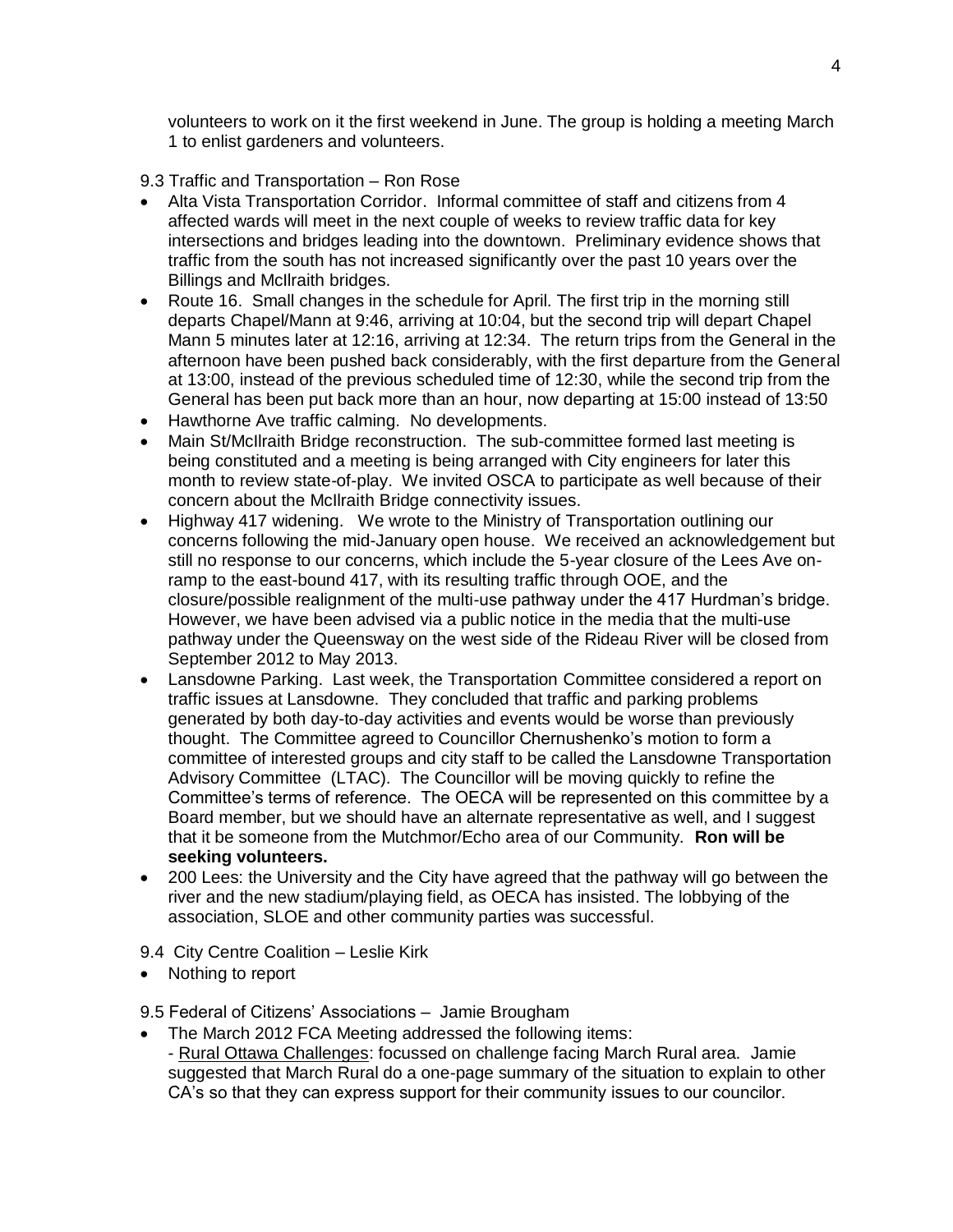- FCA 25<sup>th</sup> anniversary: On June 5<sup>th</sup> the FCA will be having a 25<sup>th</sup> anniversary event at the Colonel By room at city hall. The mayor will be in attendance.

- Expertise Resource Survey: The expertise resource survey designed to identify individuals' expertise in CA members will come to us soon. Members of our CA will be asked to make the FCA coordinator aware of specialized knowledge they might be willing to share with other CA representatives. Requests for information will go to that coordinator and he will ask you if your name can be passed on to the person making the specific request. It will be forwarded when it becomes available.

- Pooling Community Associations Buying Power: The FCA will be looking into group buying benefits from organizations such as Staples.

- Coordinating Lobbying and Opposition Efforts: Jamie suggested that for issues such as Section 37, the FCA should coordinate interested parties so that community opinion and lobbying can be coordinated.

- Choosing Our Future – Green Space Report: The city of Ottawa's consultation on Green space development was completed. It appears that no further action is scheduled to anyone's knowledge. Graeme Roderick, FCA President, will follow up to enquire as to whether the city is going to do anything about this report.

- Poverty Reduction Report: Jamie has a copy of this Ontario government report.

9.6 Communications- Catherine Pacella

- Website is almost ready to go "live." We are currently in the process of transferring the domain name and once that is finalized, the website should be up and running pending a few minor items (addition of archived minutes, email addresses, information about city's 311 service). In the meantime, please review the website and advise Catherine of any edits, changes, new content, etc.
- Once the website is ready to go public, an announcement will be sent out via eUpdate.
- After the website is complete, will turn attention to creating a brochure.

### **10. CAG – Catherine Pacella**

- Valentine's skate was a great success.
- Registration has started for spring programs and summer camps. March Break camp sold out this year.
- Starting to turn our attention to the Main Event, talking to businesses about sponsorship.
- It was agreed that OECA would host the "Political BBQ" at the Main Event. Nick Masciantonio will coordinate for OECA.

#### **11. New Business**

# **Farmers' Market Notice Board – Jamie Brougham**

- Jamie asked if any members would be interested in helping to maintain a notice board at the Farmers Market, providing general community information, upcoming events, etc.
- After discussion, it was agreed to Jamie and Barbara would develop a plan, and then a roster of people would be established to maintain the board. *Jamie and Barbara will return next month with a plan.*

#### **12. Adjournment**

Moved - John Baglow, 2<sup>nd</sup> - Stephen Pope.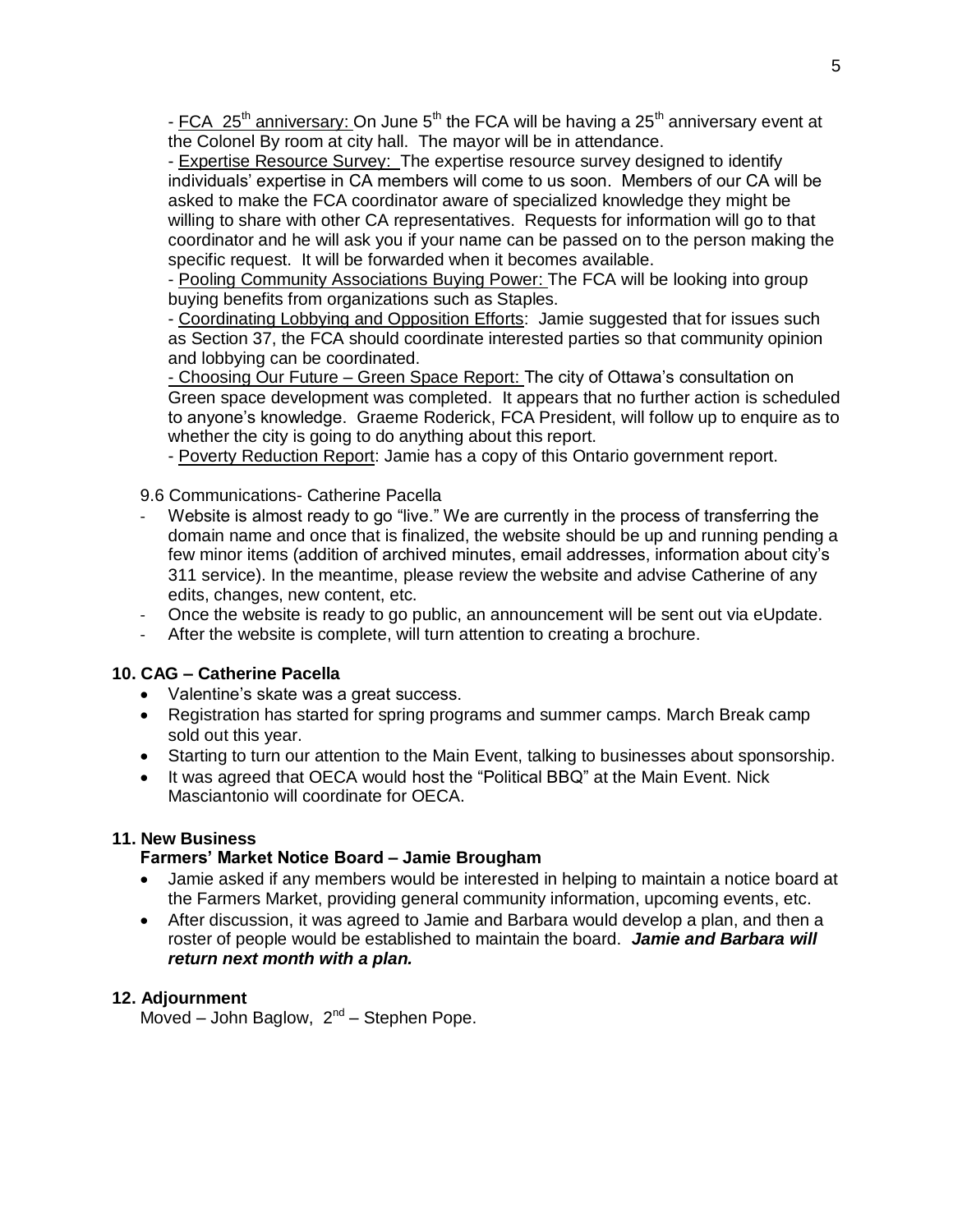# **Suicide Memorial Proposal (Claire McMenemy)**

### **Proposal**

That the OECA construct a suicide memorial beside or near the Clegg Street river landing as a place of tranquil reflection to honour the memory of suicide victims and their families.

# **Background**

According to the WHO, suicide is the fourth leading cause of death for people aged 15-44. Approximately 3500-4000 Canadians of all ages and gender commit suicide each year, many related to mental health illnesses such as depression.

One victim of suicide whose story became well known to the citizens of Ottawa was Nadia Kajouji, an 18 year old nursing student, whose body was found at the Clegg Street landing on April 20, 2008. Ms. Kajouji's family maintain a memorial at this site, including a park bench with writings, dried flowers and a wind chime. The Clegg Street memorial has become a place of tranquil reflection for our community and for visitors who walk the Rideau River trail.

#### **Discussion**

It is timely to consider the erection of a more permanent memorial at this site given plans for the development of the Oblates land (including the Clegg Street access point) and proposals for the installation of amenities along the Rideau River Nature Trail. A memorial would preserve the reflective nature of this location and honour the memorial created by Ms. Kajouji's family.

The Royal Ottawa Hospital Partners in Art Initiative supports artists suffering from mental illness and acknowledges the role of art in encouraging well being. By partnering with this program, our community could "commission" a small piece of art for the memorial, such as a wind chime, to help foster tranquility and reflection at the memorial site.

# **Estimated Costs**

Costs would vary greatly dependent upon the nature and scope of the memorial being sought, and might include:

- A. Seated Area. Wooden or Stone bench with plaque. \$1000.00
- B. Tree. Willow or Red Maple. \$500.00
- C. Art. Mounted Wind Chimes. \$750 \$1000
- D. Boulders. \$3,000

A proposal of a bench with plaque, tree and wind chime would be approximately \$ 2500. A proposal for a boulder seated area with a plaque and wind chime would be approximately \$4500.

Funding might be sought from the City (CiLP) and through fundraising. Ms. Kajouji's brother, who now works with an organization called Your Life Counts, indicated support for a fundraising initiative at which he might be invited to speak.